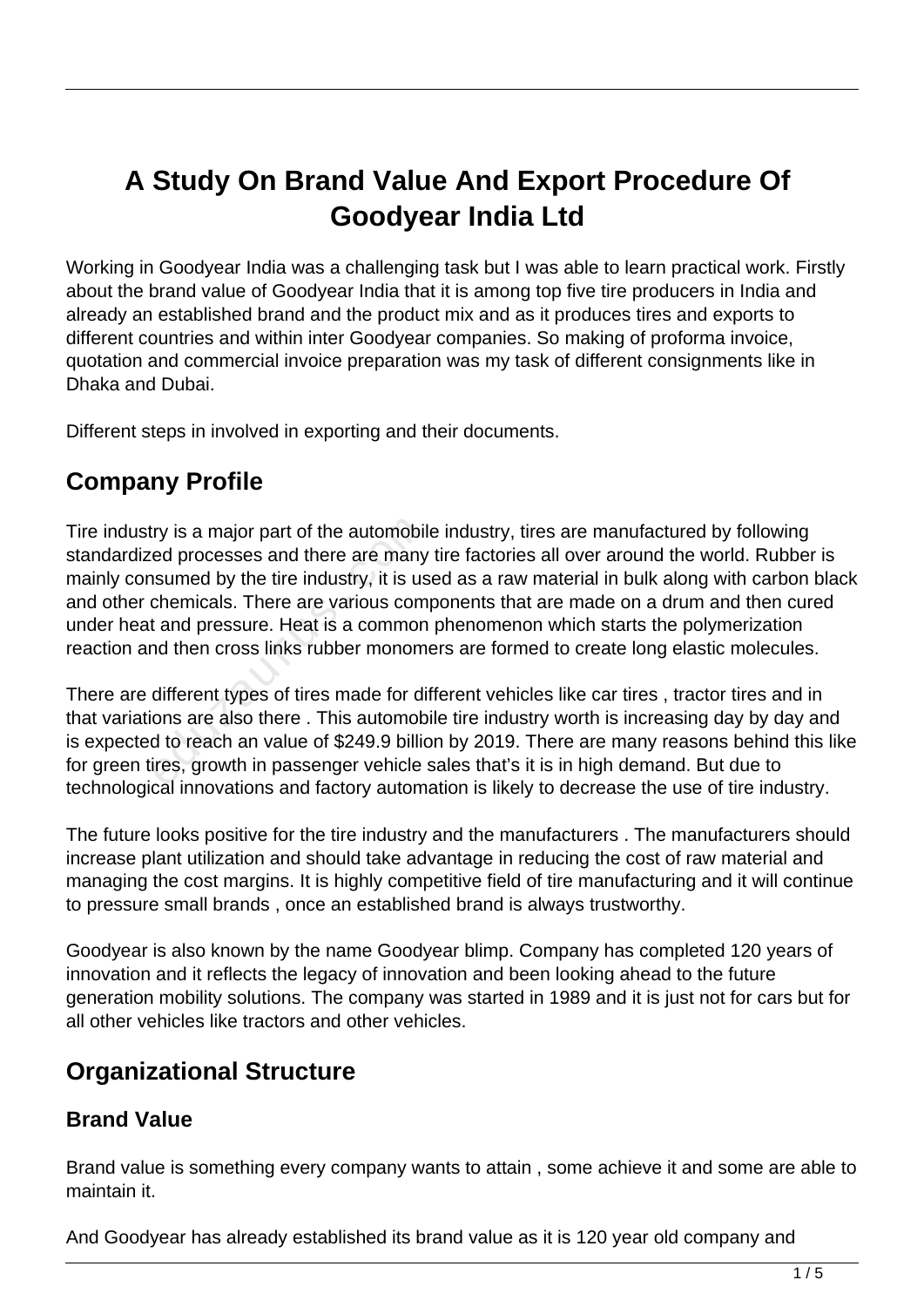already available worldwide.

It's a strategy of maintaining the image of the brand and for building its image also.

#### **SWOT Analysis**

Strength:

- High rate of investment
- Product portfolio has aligned which are more profitable and give high ROI
- Understanding the needs of the consumer , according to their demand products are made .
- A strong vision precisely targeting choosed segments.
- Links with racing events
- New products

Weakness:

- Size of the company is huge, so maintaining them is difficult
- Inventory management

#### **Opportunities:**

- In Emerging markets demand of two wheelers tiresand car tires is increasing so can be fruitful Example of the company is huge , so maternaty management<br> **nities:**<br>
Emerging markets demand of two<br>
tiful<br>
reasing demand for luxury tires.
- Increasing demand for luxury tires.

Threats:

- Competiton available from other brands like mrf , ceat
- Cost fluctuation

## **Export**

Export is trading of goods by any medium like land , sea or air , goods can be anything required by the country in terms of their usage . Exporter exports the goods to importer until an unless the goods are not reached to the importer in safe and sound condition and the payment is not made export procedure is not complete.

#### **Export Documents**

There are various documents included during exporting:

- 1. Method of payment Includes the Letter of Credit
- 2. Bill of exchange
- 3. Shipping bill
- 4. Packing list
- 5. Commercial invoice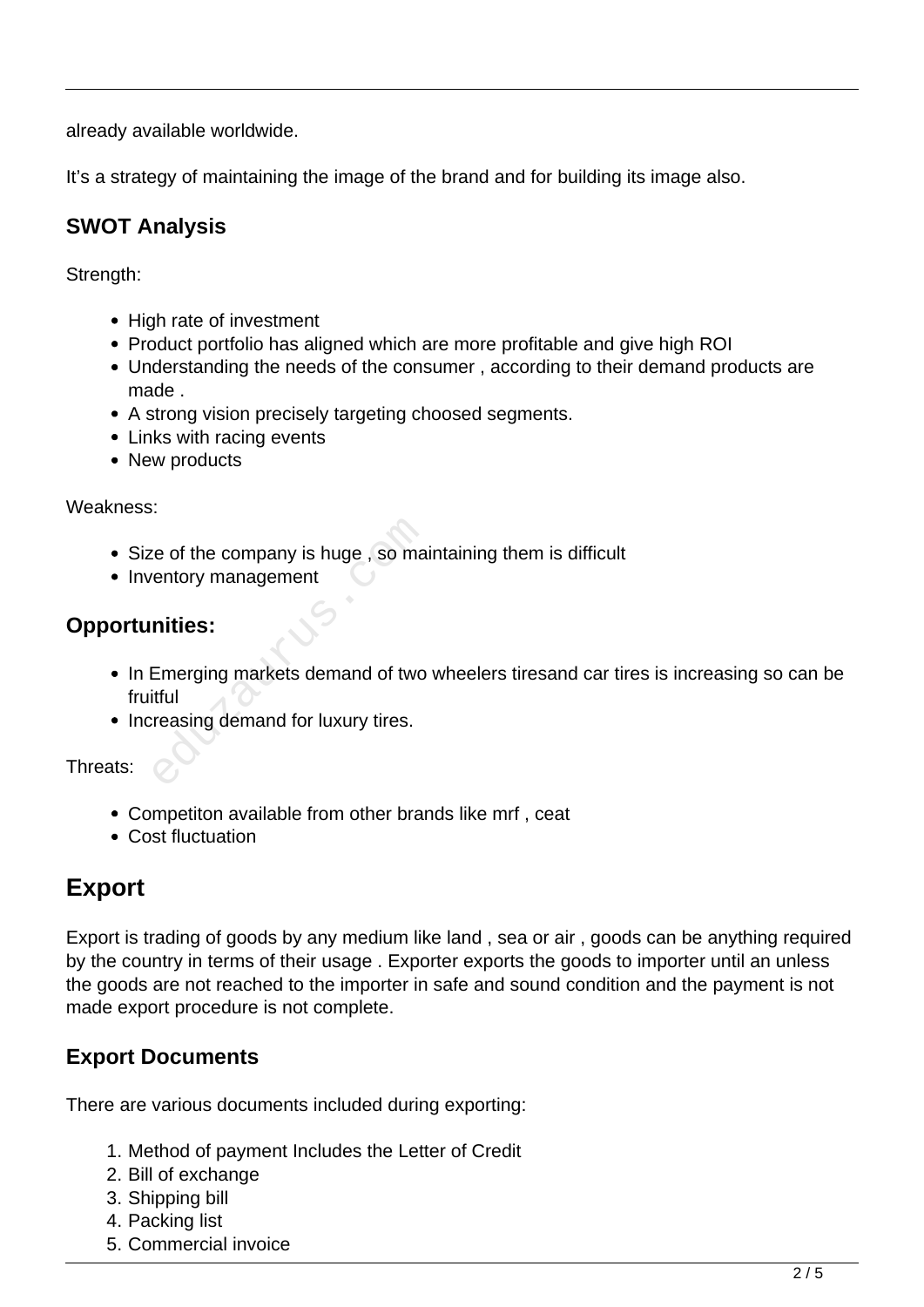6. Bill of lading

7. Proforma invoice

## **Proforma Invoice**

Initial step of trading incorporates making of proforma receipt that is requested by merchant and made by the exporter that incorporates portrayal of the things requested by the shipper and their cost in dollar that is essentially known as Quotation inludes all the data to whom the citation will be given and given by the exporter.

In the beginning of summer entry level position my activity was to gather the information required for influencing PI to like the cost of the item requested by the shipper.

There were different assignments of fare were given and the documentation work it is possible that it is from Aurangabad plant documentation is done in ballabgarh plant.

Initially inspecting the PI was my assignment than gathering the information and making PI was the undertaking. Example 1<br>
Example 1<br> **Example 12 Section 1 Section 1 Section 1 Section**<br> **Example 1 Section 1 Section 1 Section 1**<br> **Example 1 Section 1 Section 1 Section 1 Section 1**<br> **Example 1 Section 1 Section 1 Section 1 Section 1 S** 

#### **Why Use a Proforma Invoice?**

A proforma invoice helps in tighten the export sale. Proforma invoice helps in:

- Minimize errors.
- Act as a legal document.
- All important information for export transaction.
- Most accepted form of sales document
- Allows bank to make a payment on behalf od the importer.

Suppose you need to get your client a landed value quote for a shipment of hairbrushes to their port of section, for this situation, CNF (cost and cargo) Rotterdam. Here's the manner by which you set up the receipt.

#### **How to Prepare a Proforma Invoice**

The offering cost is your cost to purchase the item from the maker, in addition to your markup. Add that figure to the aggregate transportation expenses and separation that aggregate by the quantity of cases. That gets you your landed cost per case. Separation that figure by the quantity of units for a situation. That gets you your landed cost per unit. Before "receipt," type "proforma."

You have now concluded your value citation and made a proforma receipt. Bear in mind to determine an exact day and age amid which your statement is substantial, and include the cargo forwarder's (coordinations specialist's) quote reference number.

That's it. You have a sale. You're in business! From this point on, no additional changes should be made to the transaction by you or your customer until after the expiry date is given on the proforma. Before you release the order, though, you and your customer must negotiate terms of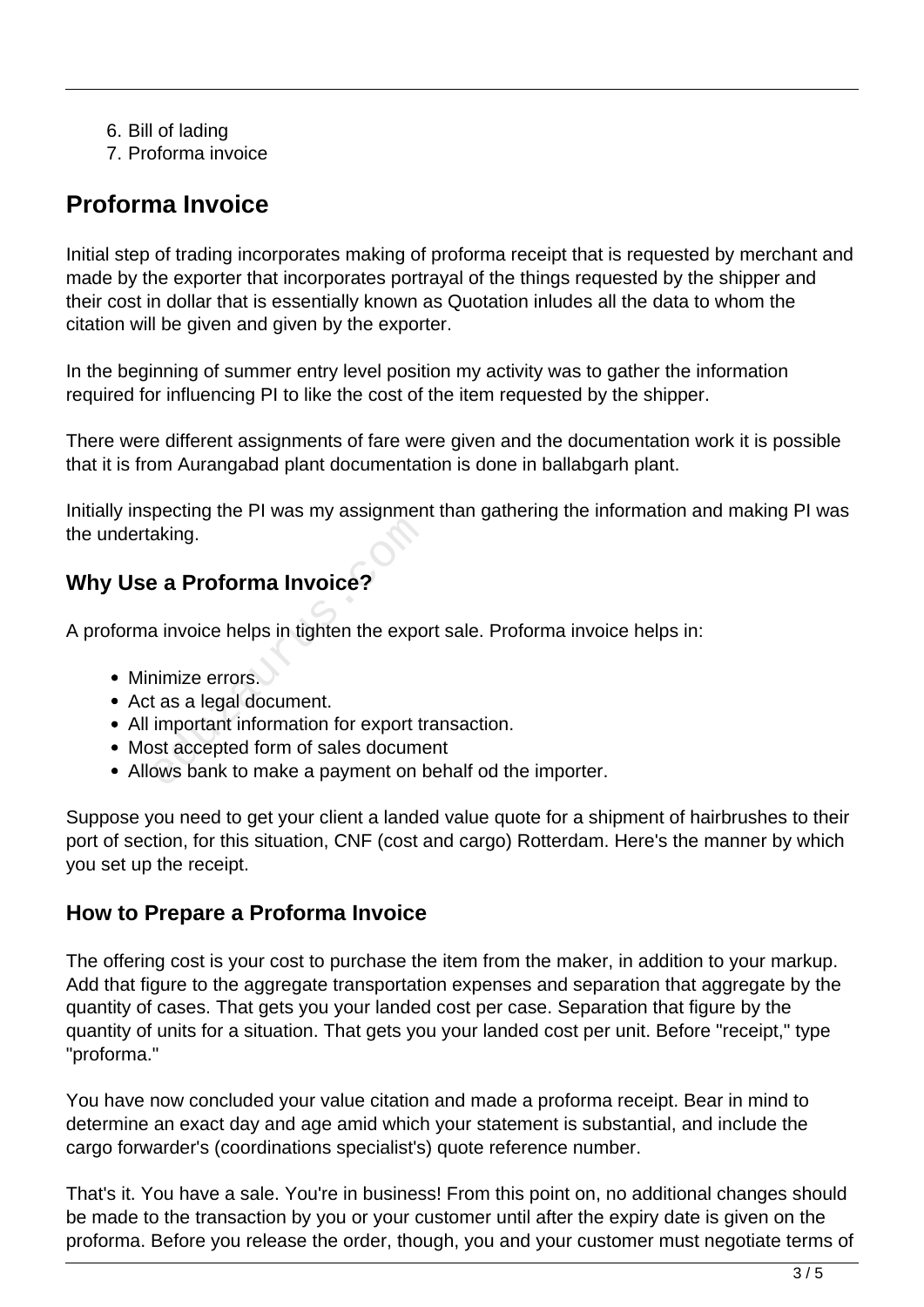payment. There are many factors to consider when choosing an export payment method. Be sure to examine all of them before finalizing your transaction.

Is there a contrast between a value citation and a proforma receipt? There is almost no distinction between the two. The proforma receipt fills in as a citation in a receipt shape. A citation is drafted more like a business letter or point by point email depicting a settled upon an offer that is more often than not in composing, while a proforma receipt shows up precisely the same as a receipt, aside from the announcement of "Proforma Invoice" at the best.

Once your client supports the proforma receipt, it will end up being your real receipt for the request. The client will likewise utilize the proforma receipt to get any essential financing or import licenses. Your client ought to impart acknowledgment in a short composed sentence or two, for example, the accompanying (for the most part by means of email or fax), with a mark: "We acknowledge your proforma receipt No. 1234 against our P.O. No. ABCD." You will then react: "Recognize and affirm your P.O. No. ABCD against our proforma receipt No. 1234."

That is it. You have a deal. You're good to go! Starting here on, no extra changes ought to be made to the exchange by you or your client until after the expiry date is given on the proforma. Before you discharge the request, however, you and your client must arrange terms of installment. There are numerous variables to consider while picking a fare installment strategy. Make sure to look at all of them before finishing your exchange. ide exchange by you or your client<br>a discharge the request, however,<br>i. There are numerous variables to<br>to look at all of them before finish<br>al Invoice Includes:<br>porter: One who is distributing the<br>o promises to deliver th

#### Commercial Invoice Includes:

- 1. Exporter: One who is distributing the goods and who is said to be a merchandiser and who promises to deliver the finished goods with the country name of the exporter.
- 2. Representative: Commtital is conveyed to whom is said to be a representative.. Frequently, purposes enthusiasm of abroad buyer is indicated. Once in a while LOC incorporates, name of the bank is indicated as specialist starting "To the demand of… " The payload is at objective to a pariah, said section said "To Order"
- 3. Buyer: on occasion, beneficiary may not be the genuine buyer. By then the unpretentious components of buyer other than the delegate is indicated.
- 4. Well ordered guidelines to set up an Export Invoice. Substance of Export business Invoice 4. Receipt Number and offer trade used merchant. This reference number is refered to at various occasions including masters to perceive the exchange for. This is the reference number against the said bargain used inside by the buyer in all refernces and records as well.
- 5. Buyer's ask : The purchase orchestrate number abroad buyer indicted. If the shipment is made under LCthen the LC date and number are specified.
- 6. Other reference: We can indicate some other reference number to be articulated in related to the said shipment or ordinary.
- 7. Country of Origin: The country stock at first made said area. In a segments, the items transported in a country and comparative stock conveyed after.
- 8. Nation of destionation: Where the products reach at last.
- 9. Vessel: if the name of vessel is acessible. We can moreover determine the orchestrating vessel or masterminding flight name. While determining vessel name, reliably form voyage number.